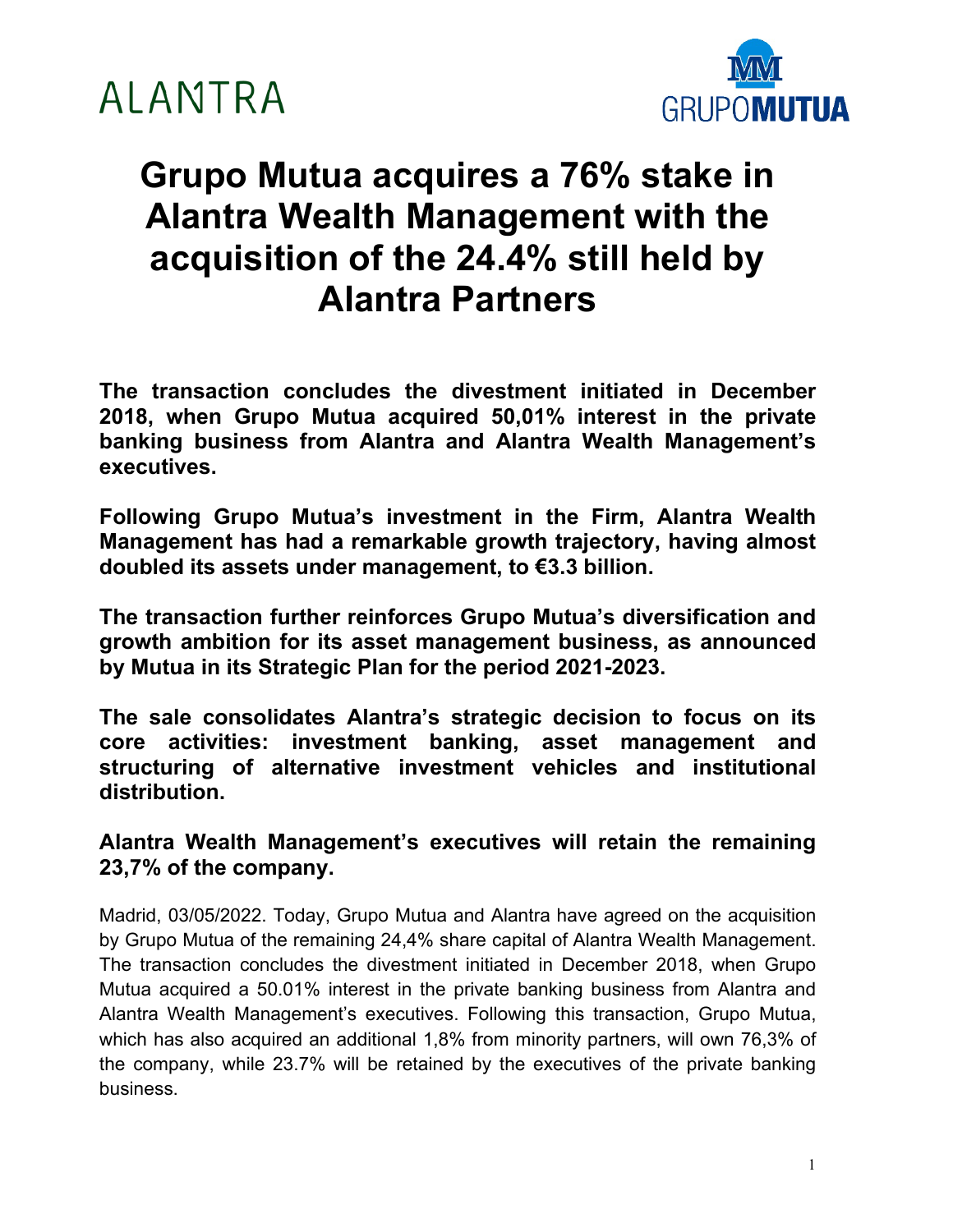## ALANTRA



Alantra Wealth Management has a significant presence in the north of Spain and offers a differential value proposition for asset management. The company provides wealth advisory services from its offices in Bilbao, San Sebastián, Madrid, Barcelona, Sevilla, La Coruña, Vitoria and Zaragoza. Following Grupo Mutua's investment in Alantra Wealth Management, the company has had a remarkable growth trajectory, almost doubling its assets under management, to €3.3 billion.

Alantra Wealth Management's team, led by Alfonso Gil, will continue to drive the business in coordination with Mutua to further its growth in private banking. Furthermore, Grupo Mutua retains 20% of the stake from Alantra Asset Management.

According to **Ignacio Garralda**, CEO of Grupo Mutua, "The excellent results obtained in recent years support the acquisition by Mutua, which will accelerate the development of the Firm in the areas of asset and wealth management. Moreover, he added, "The transaction further reinforces Grupo Mutua's diversification and growth ambition for our asset management business as we have announced in our Strategic Plan for the period 2021-2023".

**Santiago Eguidazu**, executive chairman of Alantra, said that "This transaction is in line with Alantra's strategy of focusing on and continuing to invest in its core activities: investment banking and alternative asset management and structuring." He also thanked "the magnificent team led by Alfonso Gil for the work of the last twelve years, in which we have been partners," noting that "as we predicted three years ago, in Mutua, they have found the ideal partner to develop a leading private banking project in Spain."

**Alfonso Gil**, Managing Partner & CEO of Alantra Wealth Management, stated "We are very grateful for the support given by Alantra during all these years together. The Firm has been a key partner for us and will continue to strengthen our value proposition. He added, "Grupo Mutua's investment is paramount for us and in recent years we have seen first-hand the impact of its asset management strategy, which will allow us to enter a new growth phase in the sector".

#### **Grupo Mutua: solid growth in Asset Management**

The Mutua Group's firm commitment to the growth of the financial advisory and wealth management business has materialised through several transactions in recent years. In addition to the stakes in Alantra Wealth Management and Alantra Asset Management, Mutua took a stake of over 58% in the asset management company EDM, which has a significant presence in Catalonian, and a 40% stake in Orienta Capital. Nowadays, the Mutua Group manages total assets of around €19,000 million through Mutuactivos and the aforementioned companies.